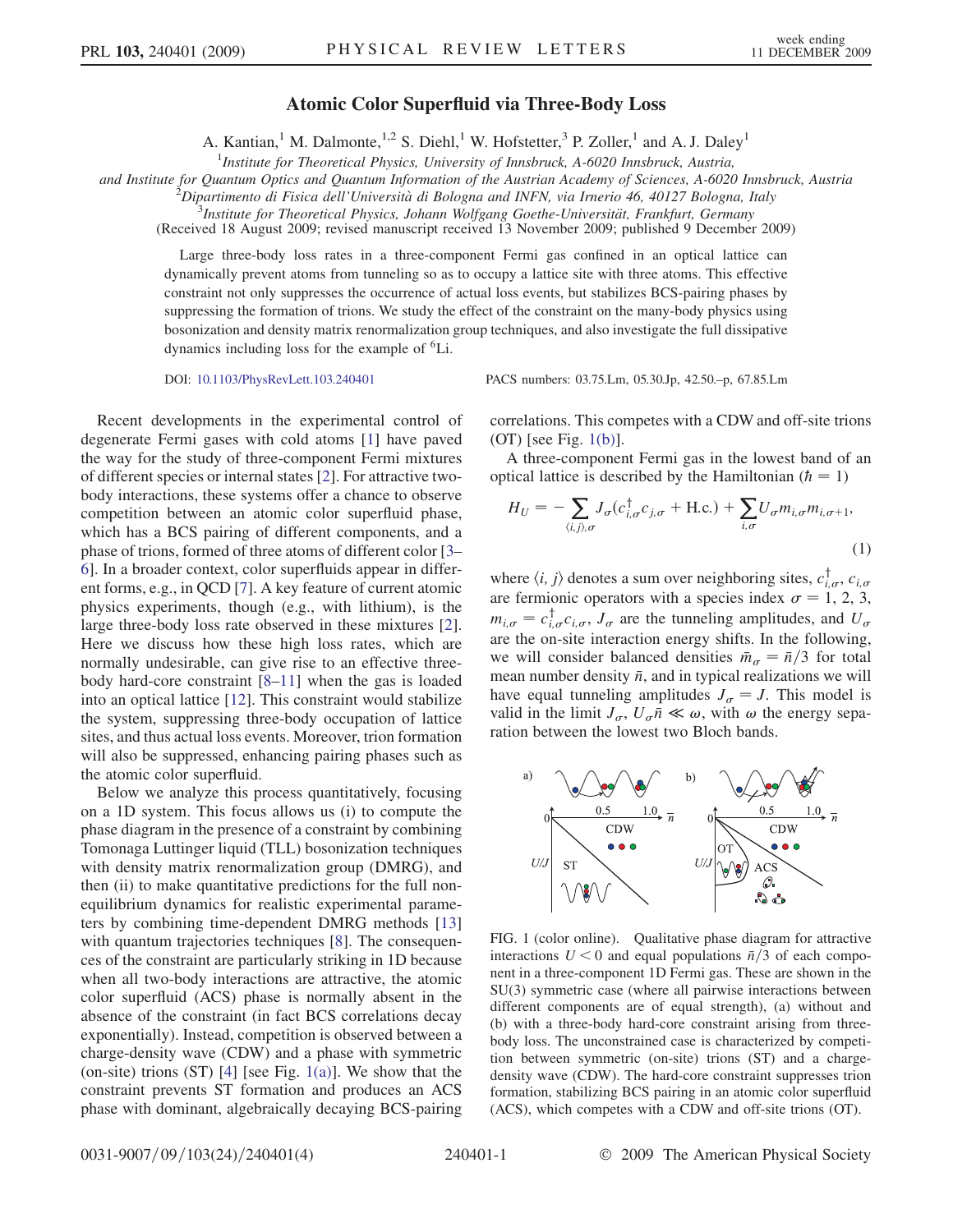Three-body recombination will result in decay into the continuum of unbound states, i.e., loss from the optical lattice. The decay dynamics can be described by a master equation in which loss occurs from a single site occupied by three atoms at a rate  $\gamma_3$  [\[8](#page-3-5)],

$$
\dot{\rho}^{(N)} = -i[H_{\rm eff} \rho^{(N)} - \rho^{(N)} H_{\rm eff}^{\dagger}] + \gamma_3 \sum_i t_i \rho^{(N+3)} t_i^{\dagger},
$$

where  $\rho^{(N)}$  is the system density operator for a total number of N atoms,  $t_i = c_{i,1}c_{i,2}c_{i,3}$ , and the effective Hamiltonian is  $H_{\text{eff}} = H_U - i\gamma_3 t_i^{\dagger} t_i/2$ . If we begin with an initial state not involving three-body occupation then an initial state not involving three-body occupation, then via a mechanism analogous to the quantum Zeno effect, a large loss rate  $\gamma_3 \gg J$  will *suppress* coherent tunneling<br>that would produce triply occupied sites. For large  $\gamma_2/I$ that would produce triply occupied sites. For large  $\gamma_3/J$ , loss occurs at an effective rate that decreases as  $J^2/\gamma_3$  in second-order perturbation theory. Then, on a time scale  $\sim \gamma_3/J^2$  where loss can be neglected, the system dynamics<br>is described by the constrained Hamiltonian is described by the constrained Hamiltonian

$$
H_C = \mathcal{P}H_U \mathcal{P}, \qquad \mathcal{P} = \prod_j \mathcal{P}_j = \prod_j (1 - m_{j,1} m_{j,2} m_{j,3}),
$$

where  $P$  is a projector onto the subspace of states with at most two atoms per site.

Overview.—Below we first compute the ground state of  $H_C$  and determining the phase diagram in the presence of a perfect constraint. We treat both the SU(3) symmetric case where all interaction constants are equal (as could be realized, e.g., with nuclear spin states in alkaline earth atoms [\[14\]](#page-3-10)), and the case where interactions are unequal (as is typical in lithium experiments at low magnetic fields [\[2\]](#page-3-1)). We then return to the full picture of the nonequilibrium dynamics by computing time evolution under the master equation. This both allows us to test the assumption that loss probabilities are small on relevant experimental time scales, and to investigate time-dependent preparation of states. In particular, we investigate the production of an ACS state for the case of  ${}^{6}Li$  for typical experimental parameters.

Determining the phase diagram.—In 1D, the phase diagram is determined by identifying the dominant order in the system in different parameter regimes. To do this, we consider the behavior of correlation functions, and determine which is the strongest at long distances [[15](#page-3-11)]. The orders shown in Fig. [1\(b\)](#page-0-0) are the following: CDW for which we compute the correlation function  $C(x) \propto$  $\langle n_i n_{i+x} \rangle$  of the total density operator  $n_i = \sum_{\alpha} m_{i,\alpha}$ , ACS<br>with BCS correlations  $P(x) \propto (d^{\dagger} d^{\dagger} + d^{\dagger} d^{\dagger})$ with BCS correlations  $P_{\sigma}(x) \propto \langle d_{i,\sigma}^{\dagger} d_{i+\chi}^{\dagger} d_{i+\chi} d_{i+\chi,\sigma+1} \rangle$ and OT with  $OT(x) \propto \langle \tilde{t}_{i,\sigma}^{\dagger} \tilde{t}_{i+x,\sigma} \rangle$  with  $\tilde{t}_{i,\sigma} = d$  d d Relow we determine the behavior of  $d_{i,\sigma}d_{i,\sigma+1}d_{i+1,\sigma+2}$ . Below we determine the behavior of these correlation functions via bosonization and DMRG methods, determining whether the decay is exponential or algebraic, and calculating decay exponents  $\mathcal{D}_{CDW}$ ,  $\mathcal{D}_{ACS}$ , and  $\mathcal{D}_{\text{OT}}$  in the case of the latter.

Bosonization formalism for the constrained Hamiltonian.—In order to apply the bosonization formalism we identify an exact mapping of the constrained fermionic Hamiltonian  $H_C$  to an unconstrained fermionic Hamiltonian which automatically respects the constraint, at the expense of including higher order interactions. We introduce projected operators  $d_{i\sigma}^{\dagger} = (\prod_{j\neq i} P_j)c_{i\sigma}^{\dagger}, d_{i\sigma} = (\prod_{j\neq i} P_j)c_{i\sigma}^{\dagger}$ Hamiltonian. We verify (i) that the operators  $d_{i\sigma}$  obey  $\prod_{j\neq i} P_j$ ) $c_{i\sigma}$ , entirely in terms of which we express the<br>Jamiltonian We verify (i) that the operators dependent fermionic commutations on the subspace where at most two atoms occupy any site, and that (ii) the Hamiltonian has vanishing matrix elements in the space with occupations greater than two and (iii) acts as zero on any state in this latter space. Thus, we arrive at a fermionic Hamiltonian with built-in constraint, which we analyze with standard bosonization techniques. Here we summarize the results, with the calculations presented in more detail in a forthcoming work [[16](#page-3-12)]. We introduce three bosonic fields  $\phi_{\sigma}(x)$  related to the continuum version of  $(d_{i\sigma}^{\dagger}, d_{i\sigma})$ , from which we can construct a Hamiltonian by taking the linear combinations  $\phi_c = (\phi_1 + \phi_2 + \phi_3)/\sqrt{3}$ , which represents collective fluctuations of the total density, and  $\phi_{s1} = (\phi_1 - \phi_2)/\sqrt{2}$  and  $\phi_{s2} = (\phi_1 + \phi_2)/\sqrt{6}$  which represent the spin sectors If we  $\phi_2 - 2\phi_3/\sqrt{6}$ , which represent the spin sectors. If we define TLL parameters K and conjugate momentum fields define TLL parameters  $K_{\alpha}$  and conjugate momentum fields  $\Pi_{\alpha}$  corresponding to each field  $\phi_{\alpha}$  ( $\alpha \in \{c, s1, s2\}$ ), we then obtain then obtain

$$
H = \sum_{\alpha = c, s1, s2} \left\{ \frac{\upsilon}{2} \left[ K_{\alpha} \Pi_{\alpha}^{2} + \frac{1}{K_{\alpha}} (\partial_{x} \phi_{\alpha})^{2} \right] \right\} - \frac{2g_{ss}}{a^{2}} \times \cos[\sqrt{2\pi} \phi_{s1}] \cos[\sqrt{6\pi} \phi_{s2}] - \frac{g_{s}}{a^{2}} \cos[\sqrt{8\pi} \phi_{s1}],
$$

where  $v = 2aJ \sin[\pi \bar{n}/3]$  is the Fermi velocity, a is the lattice spacing. The coefficients  $g_{ss}$  and  $g_s$  exhibit nontrivial dependence on  $U/J$  and  $\bar{m}_{\sigma}$ , as do  $K_{\alpha}$ .

The dependence of the decay exponents for different orders on  $K_{\alpha}$  can be extracted from the formalism, and by expanding  $K_{\alpha}$  in the weak interaction limit we obtain also the dependence on  $U/J$  and  $\bar{n}$ . We will present these formulas, which are not very compact, in a longer article [\[16\]](#page-3-12). The key results are summarized in the paragraph below, and are benchmarked against values extracted from numerical simulations in Table [I.](#page-2-0)

Phase diagram from bosonization.—For comparison, the qualitative phase diagram for attractive interactions  $U_{\sigma}$  < 0 in the absence of the hard-core constraint is depicted in Fig. [1\(a\).](#page-0-0) There are two phases, one with symmetric (onsite) trion (ST) order and the other with CDW order, which actually cross over into one another, the transition line marking where algebraic decay is equally strong. This was previously studied for equal attractive interactions using a combination of the TLL formalism and DMRG methods [[4\]](#page-3-9). In a wide region near the SU(3) symmetric line  $U_a = U \leq 0$ , CDW is dominant for higher densities and intermediate interactions. A particular feature of this case is that a gap appears in the entire spin sector, so that in contrast to a two-species Fermi gas, ACS correlations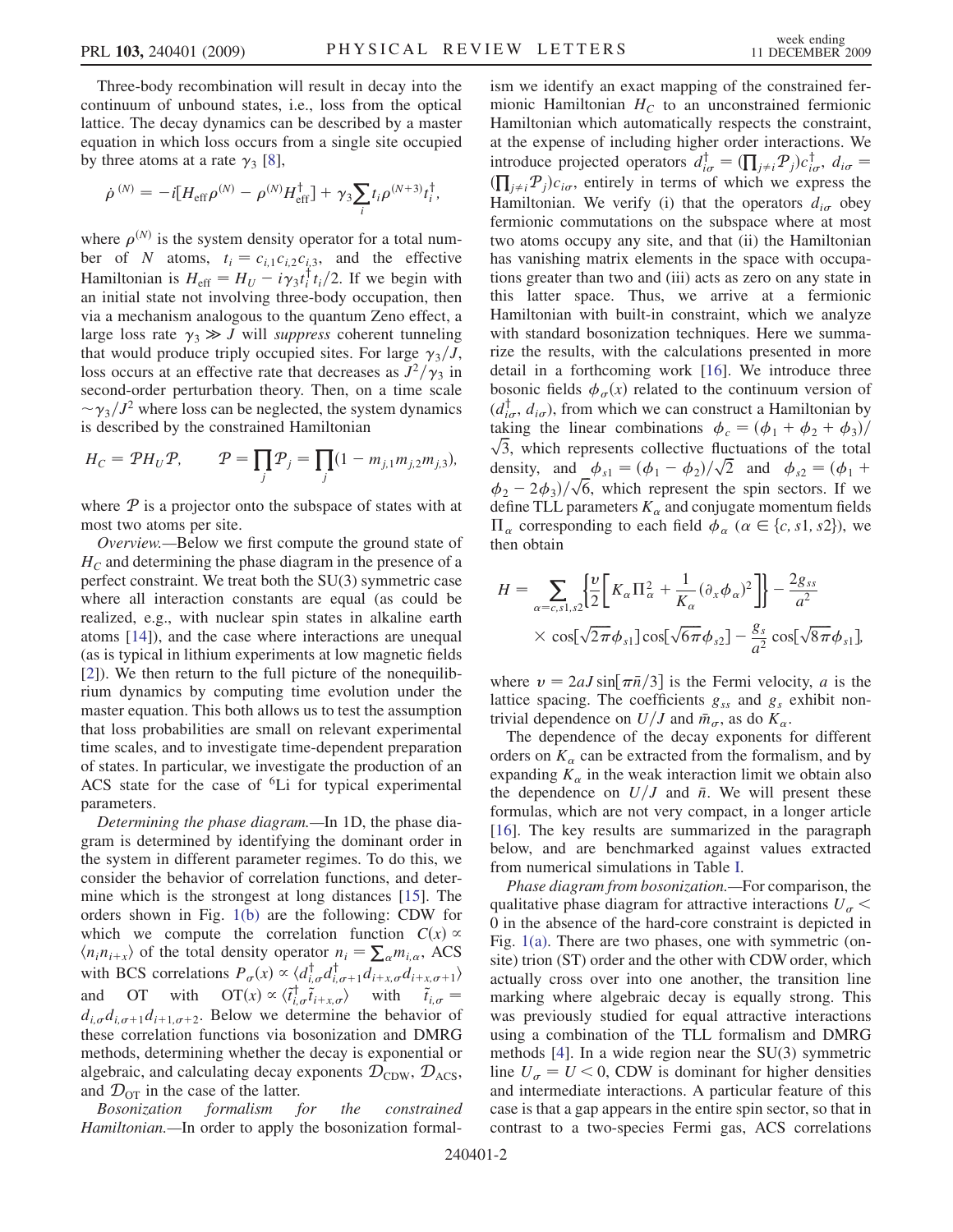<span id="page-2-0"></span>TABLE I. Exponents for algebraic decay of correlations, computed for ground states in a system of 40 lattice sites with  $\bar{m}_{\sigma}$  = 0:2 by fitting a power law to the periodic peaks of the correlations (see Fig. [2\)](#page-2-2). Errors are given in parentheses, analytic values in the weak-coupling limit are given to the right of slashes. We find agreement with the qualitative predictions of analytic theory, i.e., for weak coupling we start out with the CDW-phase dominant, from where  $\mathcal{D}_{CDW}$  remains constant while  $\mathcal{D}_{ACS}$  and  $\mathcal{D}_{\text{OT}}$  decrease with increasing  $|U/J|$ . We further observe a transition to exponential decay for the off-site trions in the strong coupling limit.

| $-U/J$                      | $\mathcal{D}_{\rm ACS}$ | $\mathcal{D}_{\mathrm{CDW}}$ | $\mathcal{D}_{\text{OT}}$ |
|-----------------------------|-------------------------|------------------------------|---------------------------|
| 0.3                         | 1.71(0.02)/2.04         | 1.39(0.02)/1.95              | 3.3(0.3)/3.00             |
| 0.6                         | 1.66(0.02)/2.03         | 1.40(0.03)/1.96              | 3.3(0.3)/3.00             |
|                             | 1.60(0.02)              | 1.40(0.03)                   | 3.1(0.4)                  |
| $\mathcal{D}_{\mathcal{L}}$ | 1.4(0.2)                | 1.4(0.1)                     | 3.0(0.4)                  |
| 5, 8, 10                    | 1.4(0.4)                | 1.4(0.3)                     | exp                       |

decay exponentially (as do spin-density wave correlations).

In the presence of the constraint this picture changes substantially [see Fig. [1\(b\)](#page-0-0) with small  $|U/J|$ ]. The ST phase is suppressed by the constraint, and for most regions of the diagram the spin sector is gapless, so that all correlations decay algebraically. We observe competition between an OT, a CDW, and an ACS phase, which for equal interactions involves simultaneous pairing of all three pairs of components. The only exception to this is at low densities  $\bar{n}$  < 0.2 and intermediate interactions, where bosonization results predict a second-order transition below which ACS correlations again decay exponentially and OT correlations dominate over CDW correlations. At higher densities, there is a crossover from the ACS to the CDW phase. In the case of unequal interactions, the charge sector and two spin sectors are coupled [\[16\]](#page-3-12). For sufficiently strong imbalance in  $U_{\alpha}$  a gap in the spin sector may open, so that only BCS pairing for the channel with the largest  $|U_{\alpha}|$  survives.

Ground state of  $H_C$  from DMRG (equal interactions).— To underpin these results quantitatively and go beyond weak coupling, we present calculations based on DMRG methods  $[13]$  $[13]$  $[13]$ . In Fig.  $2(a)$ , we see again the striking comparison between the ACS correlations in the ground states for  $H_U$  and  $H_C$ , which exhibit exponential decay without the hard-core constraint, and algebraic decay in the presence of the constraint. In Figs. [2\(b\)](#page-2-1) and [2\(c\)](#page-2-1) we show a comparison of the correlations corresponding to the ACS  $[P_{\sigma}(x)]$ , CDW  $[C_{\sigma}(x)]$  and OT [OT(x)], in the ground state of the model with a three-body hard-core constraint  $(H_C)$ . These are presented for symmetric but varying interactions from weak to strong coupling,  $U/J \in [-10, -0.3]$ . For increasing interactions, the values of  $P_\sigma(x)$  become larger with respect to  $C_{\sigma}(x)$ , so that the ACS appears to dominate for stronger interactions. While off-site trions still show algebraic decay for  $U/J \ge -2$ , they are subdominant to the ACS and CDW, and they decay exponentially for

<span id="page-2-2"></span>

<span id="page-2-1"></span>FIG. 2 (color online). (a) ACS correlations  $P_\sigma(x)$  with (solid line) and without (dash-dotted line) the three-body constraint as a function of distance x on a 40 site lattice. (b)–(d)  $P_{\sigma}(x)$  with CDW-correlations  $C(x)$  and off-site trion correlations  $OT(x)$  for different values of U, at a density  $\bar{m}_1 = \bar{m}_2 = \bar{m}_3 = 0.2$ , with the constraint. In qualitative agreement with bosonization, we observe that for weak coupling (b) CDW clearly dominates. As the coupling is increased (b)–(d), ACS appears to dominate. For the values shown here, ACS dominates off-site trions, with  $OT(x)$  decaying exponentially for strong coupling.

 $U/J \le -5$  [Figs. [2\(b\)–2\(d\)\]](#page-2-1). This is a strong deviation from the weak-coupling bosonization results, and could indicate an instability (e.g., towards phase separation), or the appearance of a gap in the dual field of the charge sector. However, with system sizes of 40 lattice sites, we have not observed any evidence of phase separation.

Extracting the exponents of the algebraic decay of the correlation functions further confirms this picture, as shown in Table [I](#page-2-0). The constrained model sees an enhancement of ACS correlations with decreasing  $U$ , while CDW correlations generally decay faster as  $U$  is lowered. In the weak coupling regime we also generally observe good agreement with the perturbative values of the exponents from TLL theory. In the strong coupling regime  $(U/J \leq$  $-5$ ) for the constrained case, the exponents  $\mathcal{D}_{\text{ACS}}$  and  $\mathcal{D}_{CDW}$  saturate, with  $\mathcal{D}_{ACS}$  taking a value compatible with the TLL prediction.

Ground state of  $H_C$  from DMRG (unequal interactions).—In the case of asymmetric interactions we also observe an ACS pairing, but with only the two components paired that exhibit the strongest interactions. As an example, we consider the case of  ${}^{6}$ Li, where in Fig. [3\(a\)](#page-3-13) we plot the Hamiltonian parameters as a function of magnetic field strength near 500–700 G for a fixed lattice depth. From the pairing correlations shown in Fig. [3\(b\),](#page-3-13) we see that at 500 G, the only algebraically decaying correlations are those corresponding to components 1 and 3, which have the strongest interparticle interaction.

Time-dependent preparation of an ACS phase with 6Li.—Considering this example, we now return to the